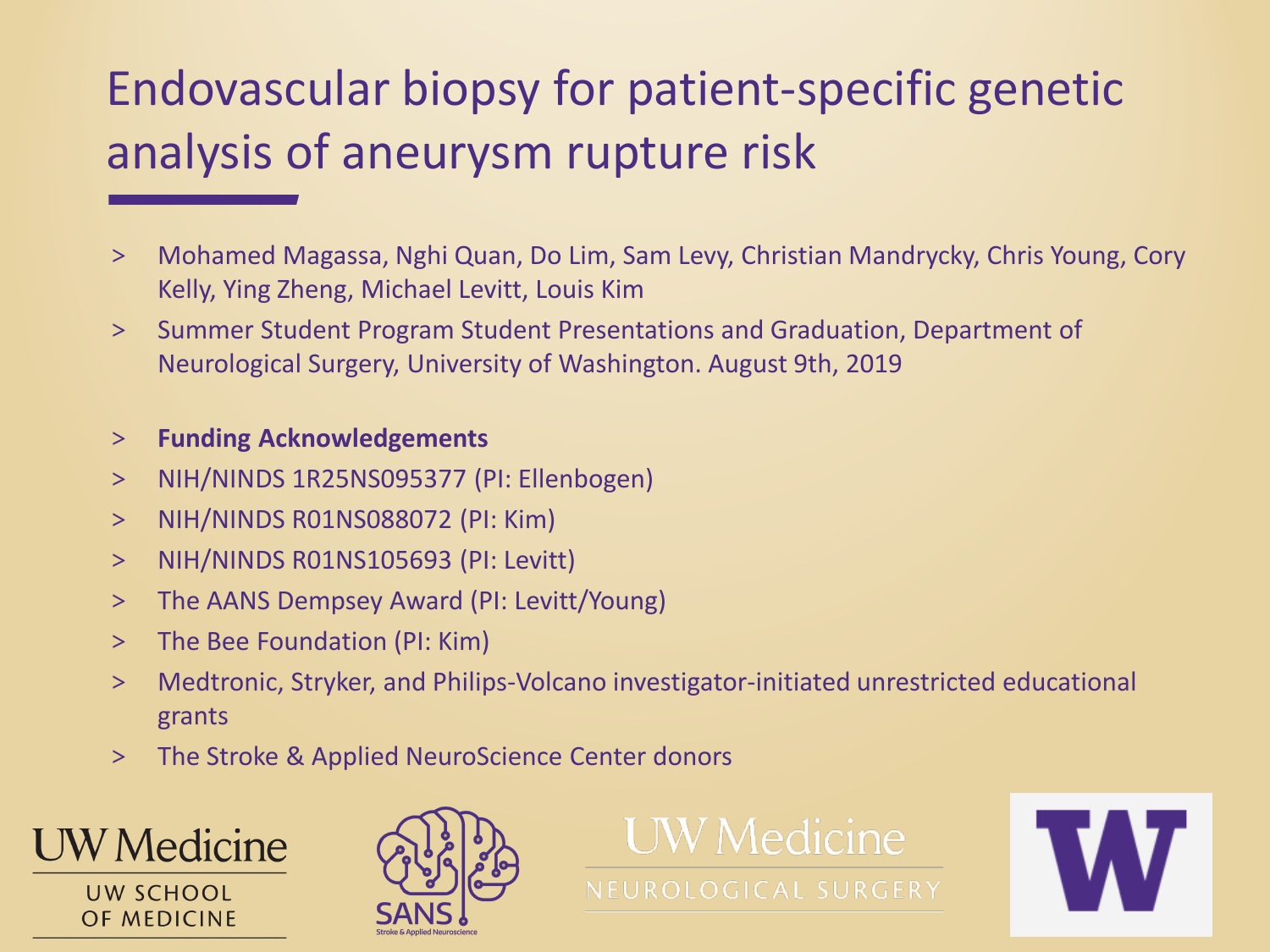# **Background**

### **Intracranial Aneurysms**

An intracranial aneurysm is the outpouching of a deceased blood vessel within the human brain

#### Statistics:

- Approximately **2-3%** of people will develop an aneurysm
- Aneurysms are fatal in about **40%** of cases

Symptoms: Severe headaches, nausea/vomiting, vision impairment

Contributing factors to Aneurysm Formation/Growth/Rupture:







infections



Hemorrhage/blood leaks into brain tissue

 $\mathcal{P}$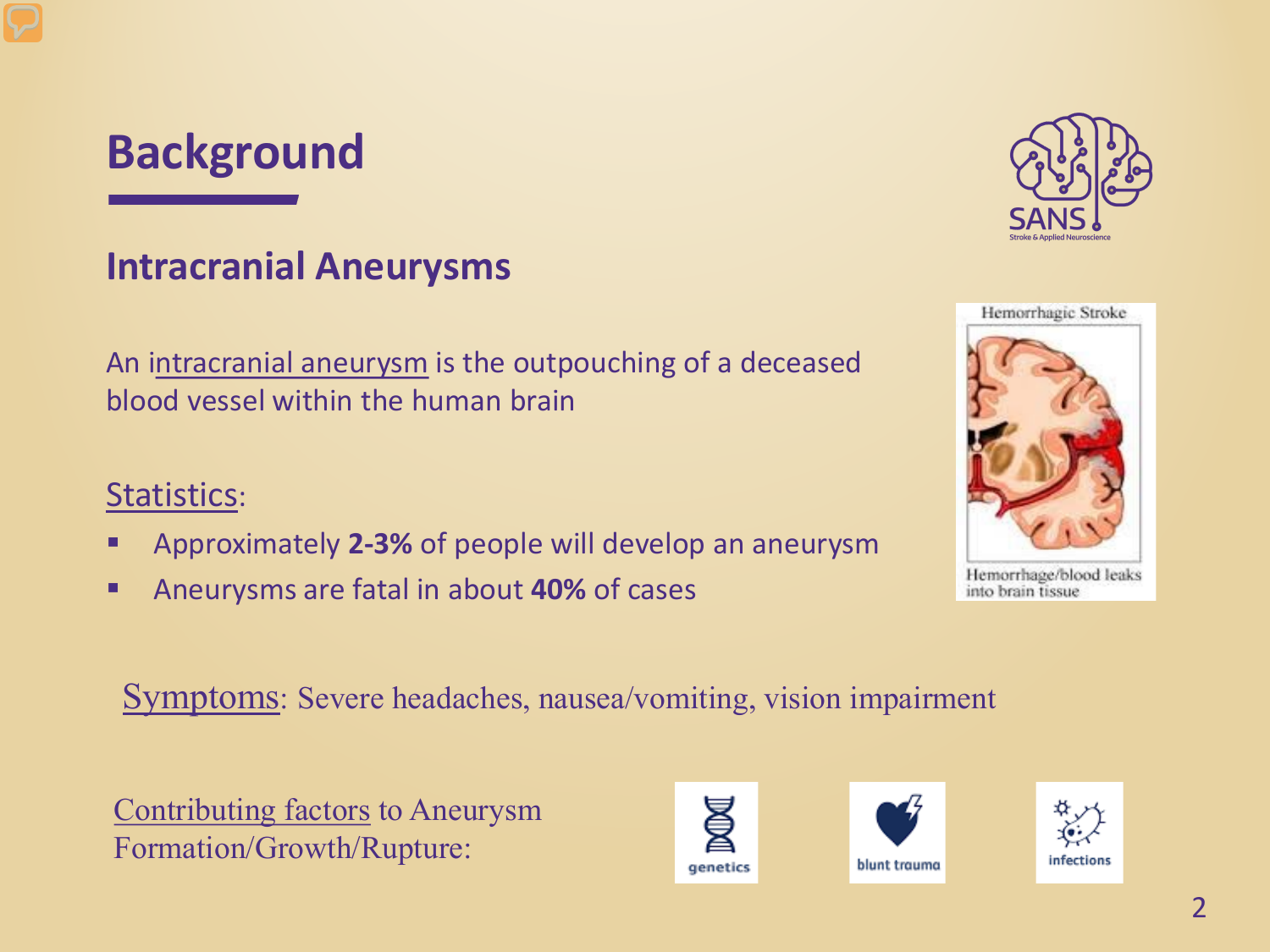aneurysm clipping

# **Traditional Treatments**



Surgical



Endovascular Coils & Stents

Best treatment for aneurysms



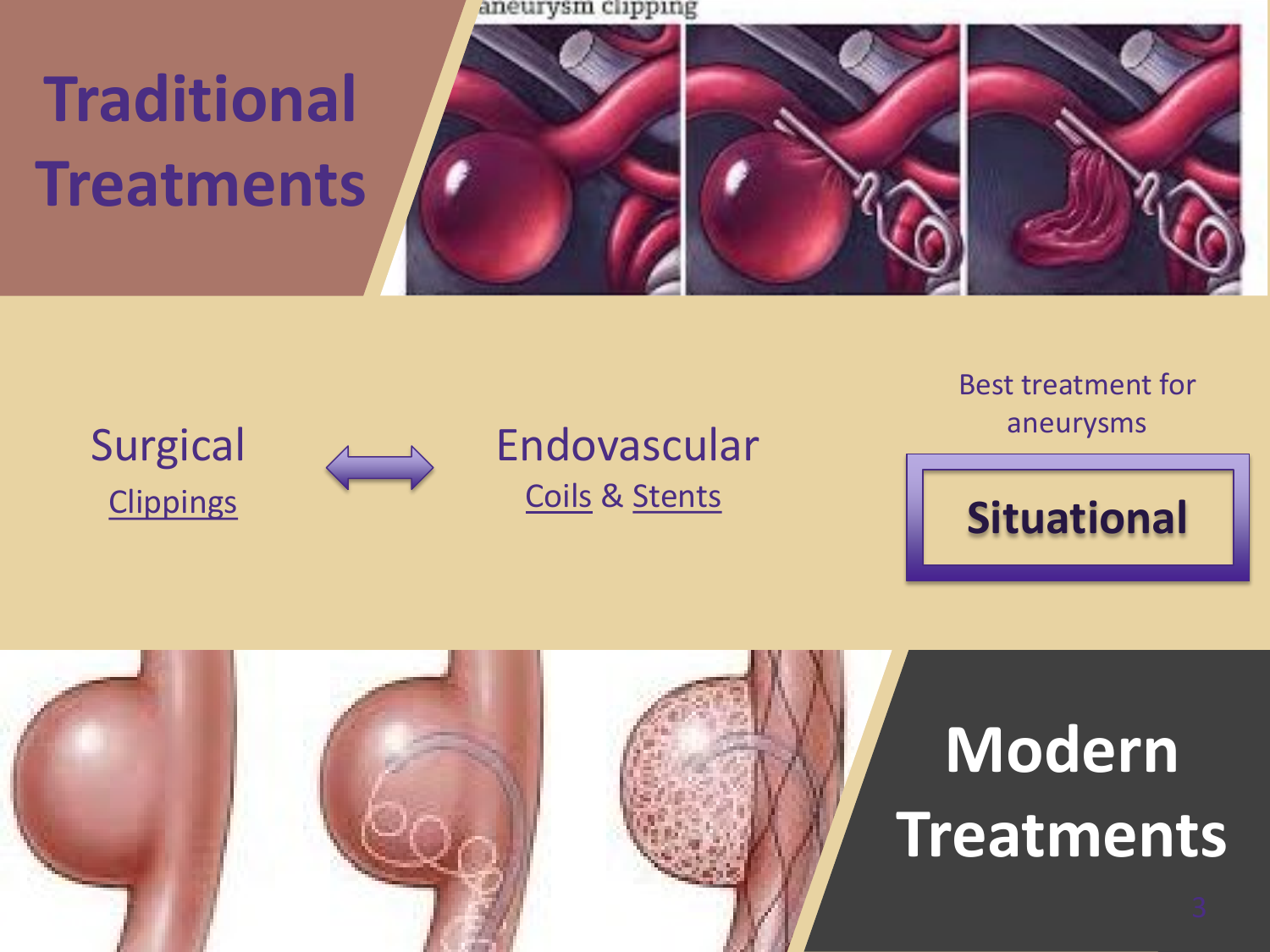# **Hypotheses & Aims**



#### **Hypotheses**

1) There are specific endothelial markers of vascular dysfunction and differential hemodynamic stress are dysregulated during aneurysm formation

2) The Level of gene expression is dependent on the aneurysm's risk profile as defined by the **PHASES** aneurysm risk score

#### **Aims**

Aim 1: Collect endothelial cells during endovascular treatment of low-risk and high-risk aneurysms.

Aim 2: Perform targeted transcriptome measurement of collected endothelial cells by single-cell RNA sequencing (RNA-Seq). Aim 3: Compare the differential profile of key vascular factors of

aneurysmal endothelial cells in unruptured, ruptured low- and high-risk aneurysms.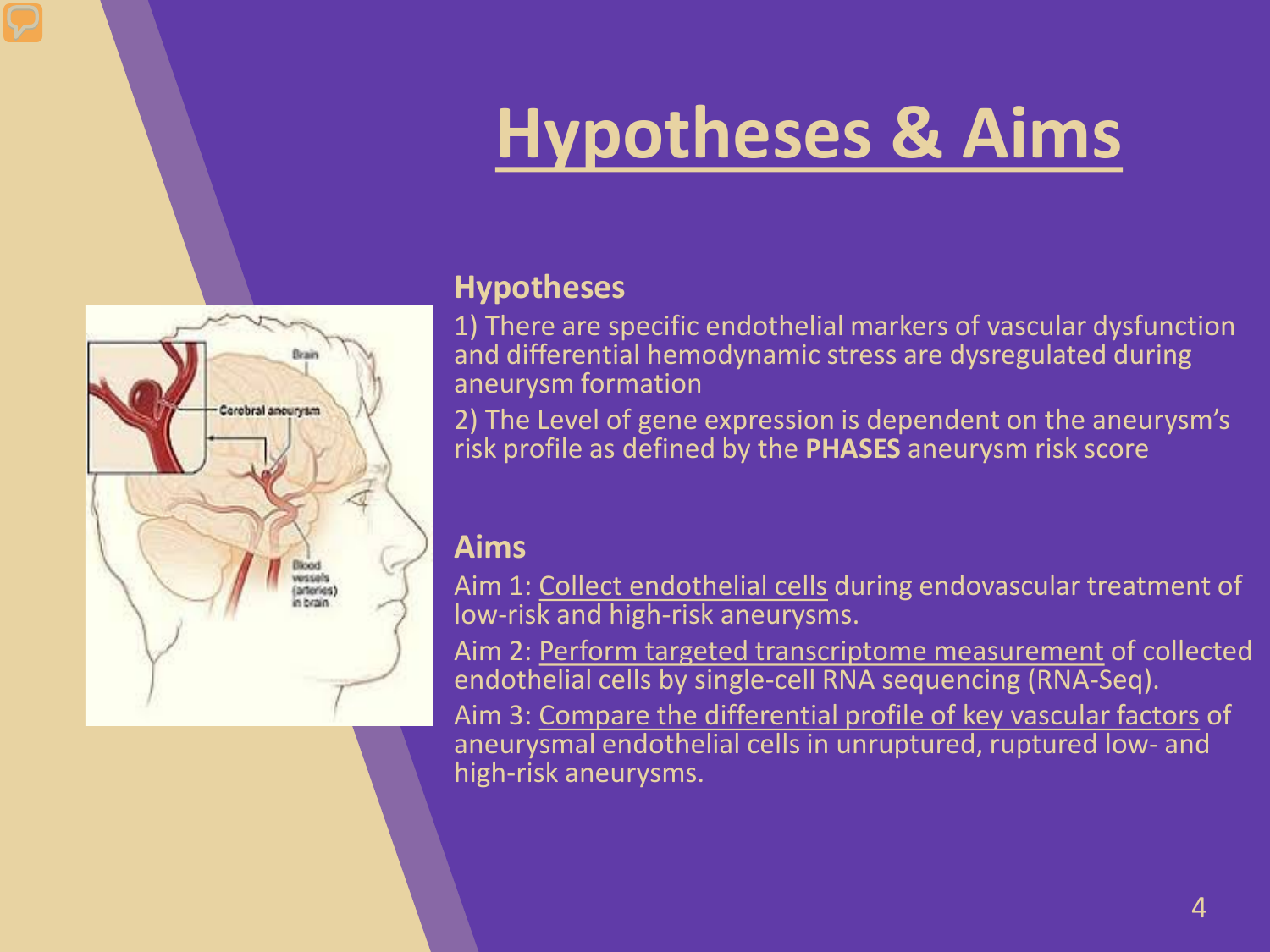## **Methods**



#### **1. Patient Consent/ Biopsy Cells**



#### • Centrifuge cells

- Lyse red blood Cells
	- Stain cells



#### **2. Cell Counting**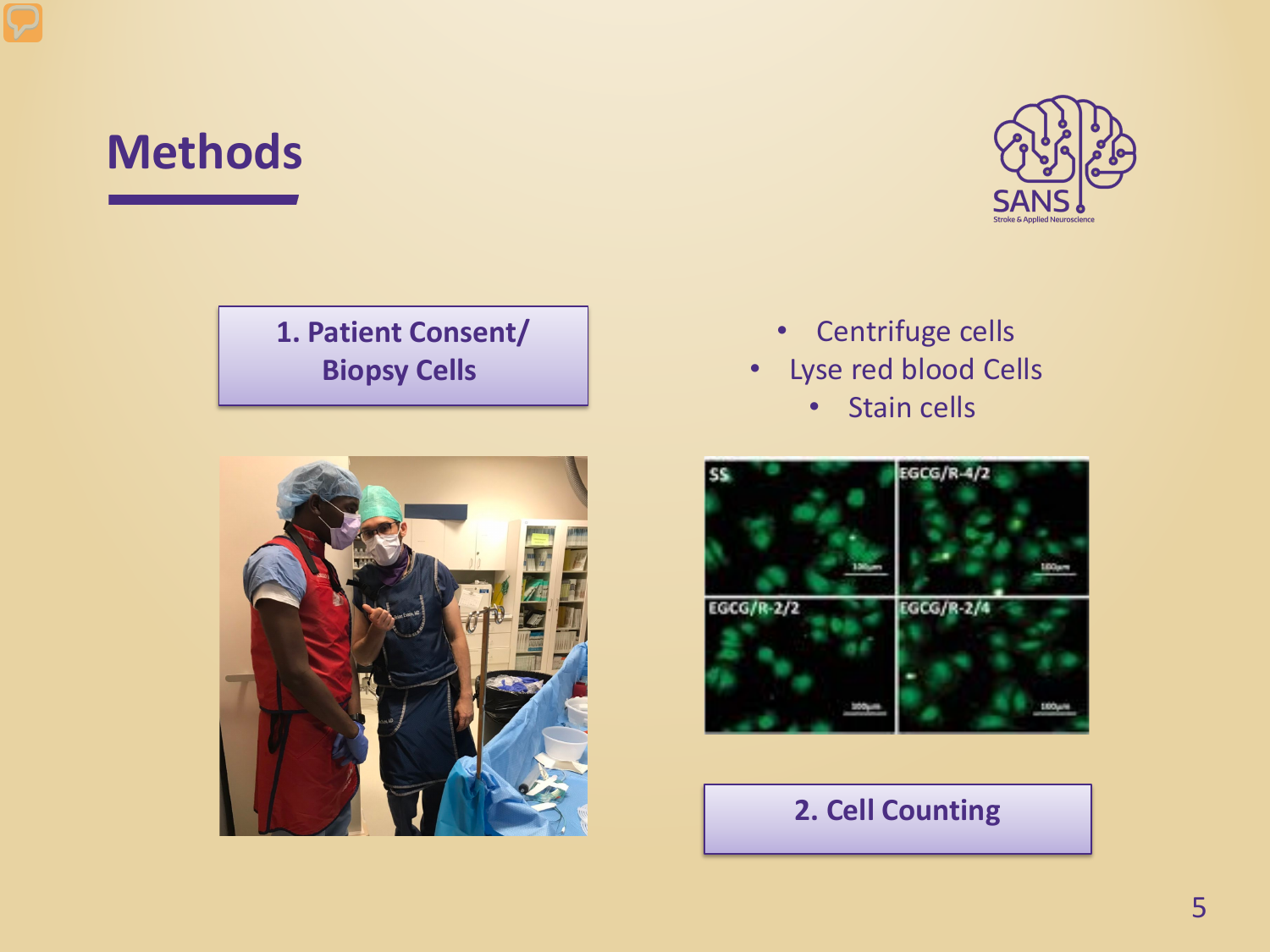# **Methods**



- Endothelial cell receptors **4. RNA Sequence**
	- Fluorescent marker
- Flow cytometry machine



#### **3. Flow Cytometry**



•Protein Abundance •Protein Function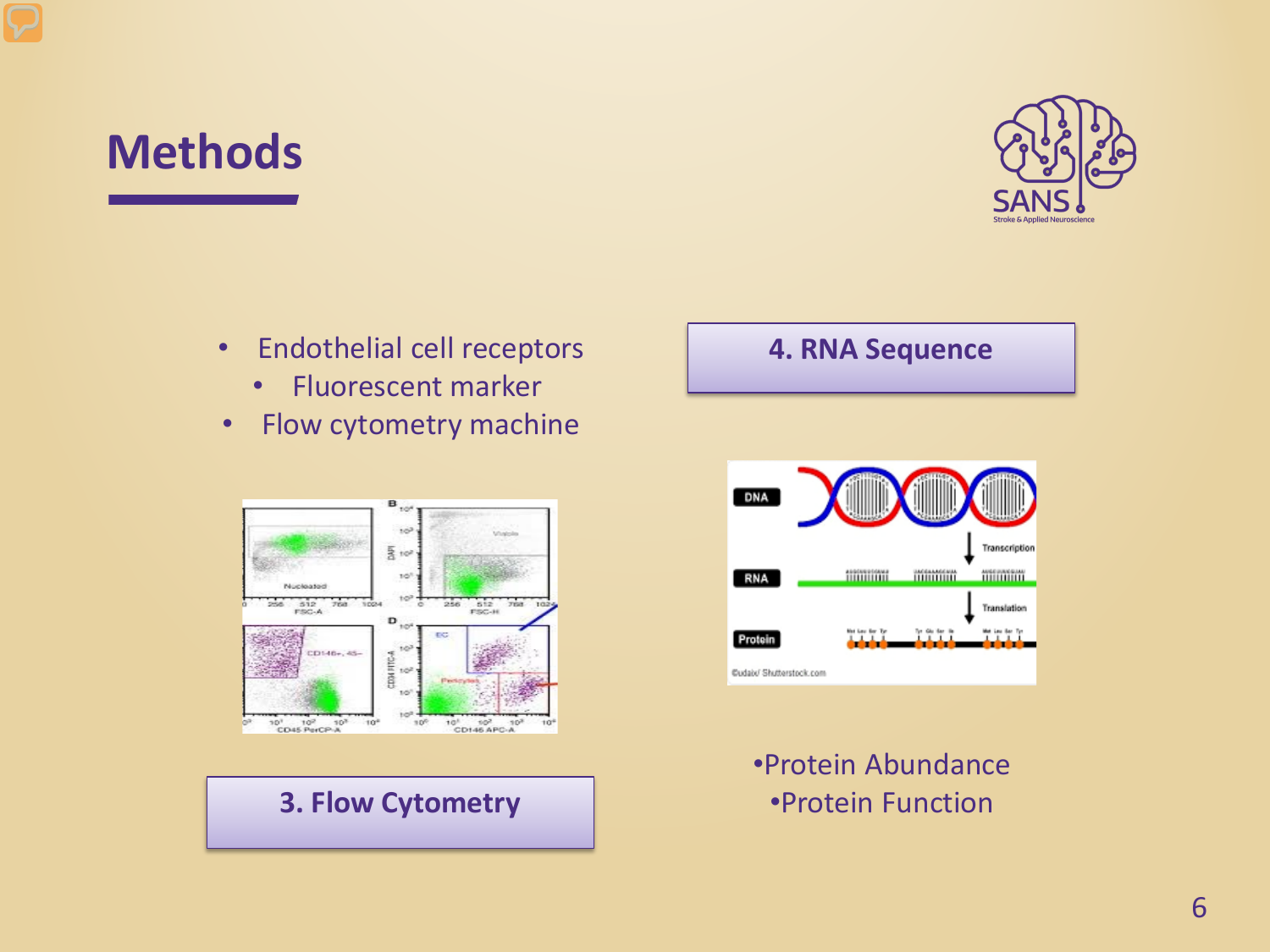# **Results**

| itudy ID (EBx=SLU,<br>PCx=SCRI) | Date of Baseline Procedure | Procedure Type                       | Blood 1         |            | Tube <sub>1</sub> |                                     |               |  |
|---------------------------------|----------------------------|--------------------------------------|-----------------|------------|-------------------|-------------------------------------|---------------|--|
|                                 |                            |                                      |                 |            | Label             | <b>Device</b>                       | Dev. Location |  |
| <b>BOO1</b>                     |                            | coiling of recurrent R PCom aneurysm | <b>Blue Cap</b> | Blue Cap A |                   | Axium Prime 3x4                     | Aneurysm Dome |  |
| <b>BOO2</b>                     |                            |                                      | Blue Cap        | Blue Cap A |                   | First coil: ev3 Axium<br>Prime 7x20 | Aneurysm Dome |  |
| <b>BOO3</b><br>ROO4             |                            | Balloon assisted coil embolization   | Blue Cap        | Blue Cap A |                   | Coil (not first): 3x6<br>360 soft   | Basilar       |  |

#### Biopsy devices from three patients

- EB001 **Recurrent** PCoA ---> First coil
- EB002 **Ruptured** ACoA ---> First and second coil
	-
- EB003 **Ruptured** BA Tip ---> Third coil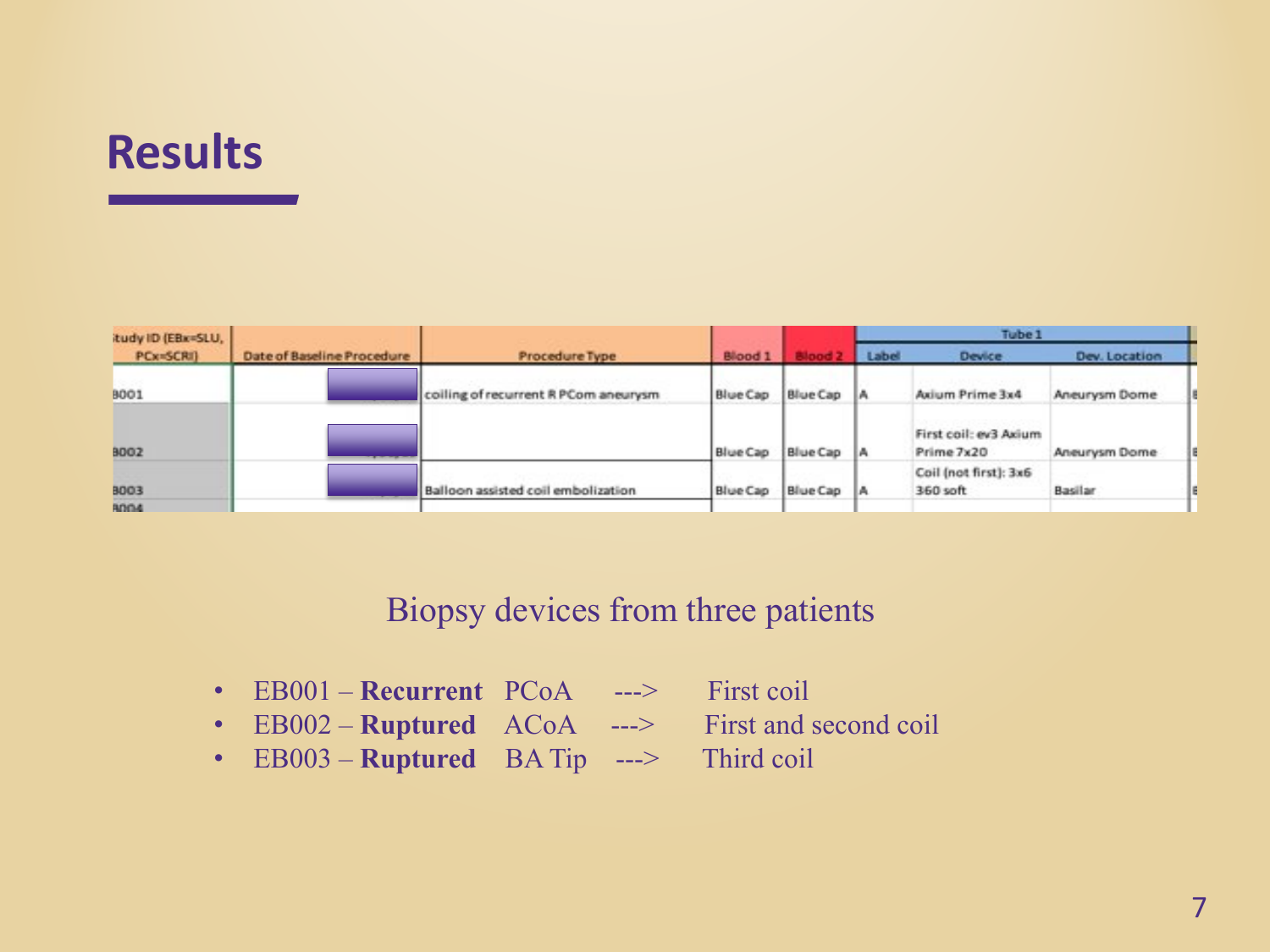## **Results**

#### EB002 – Cx 5 Days





#### Lessons learned from Cooke et al.:

1. Diameter of coils 2. First coil 3. Natural cell yield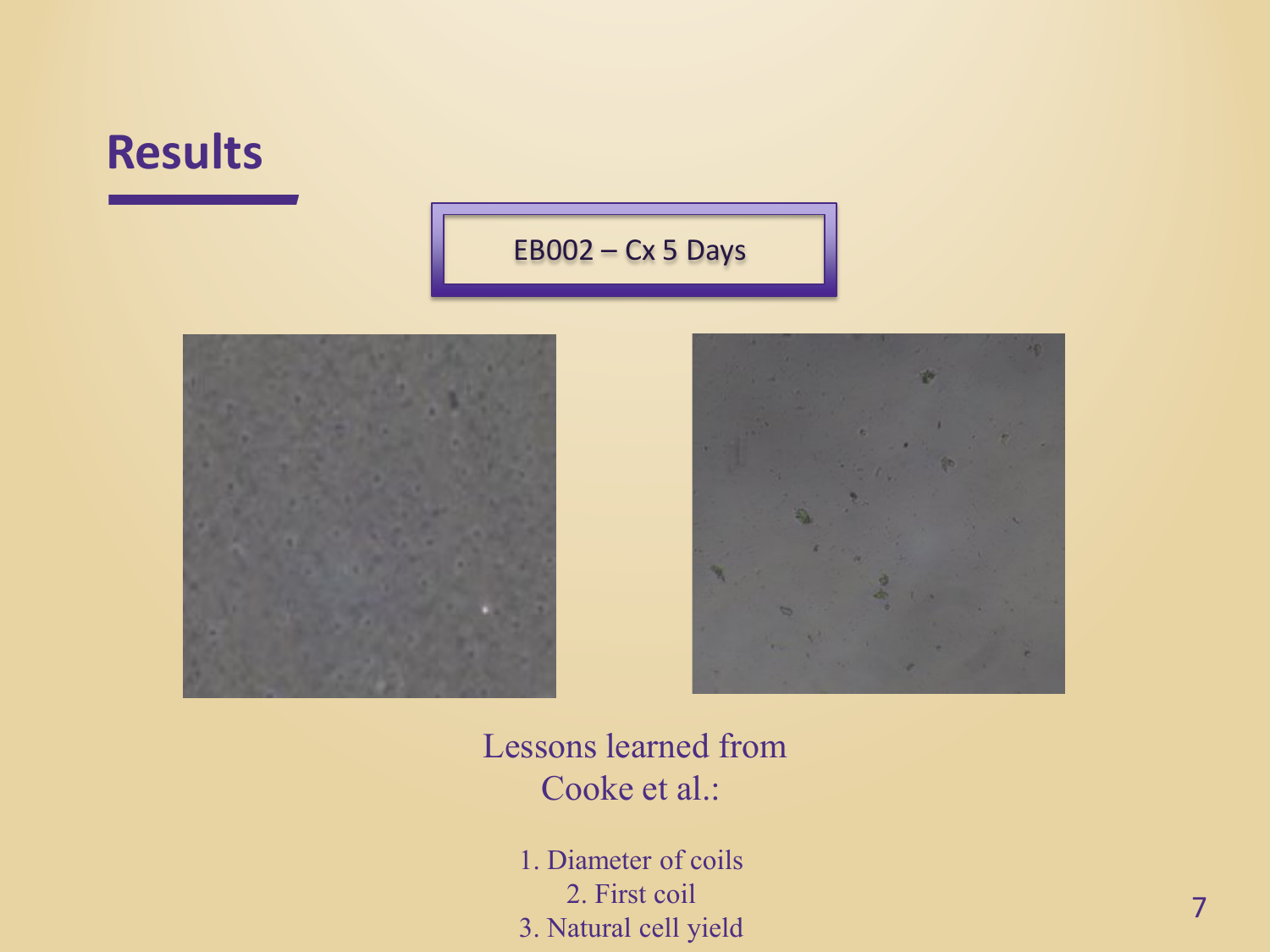Endovascular Biopsy - "In Vivo Cerebral Aneurysm Endothelial Cell Sampling and Gene Expression Analysis" Dr. Daniel Cooke

- There is limited data describing endothelial cell (EC) gene expression
- EB was performed in 10 patients (5 ruptured, 5 non-ruptured).
- A total of **437 ECs** was collected and **94** of which were aneurysmal endothelial cells